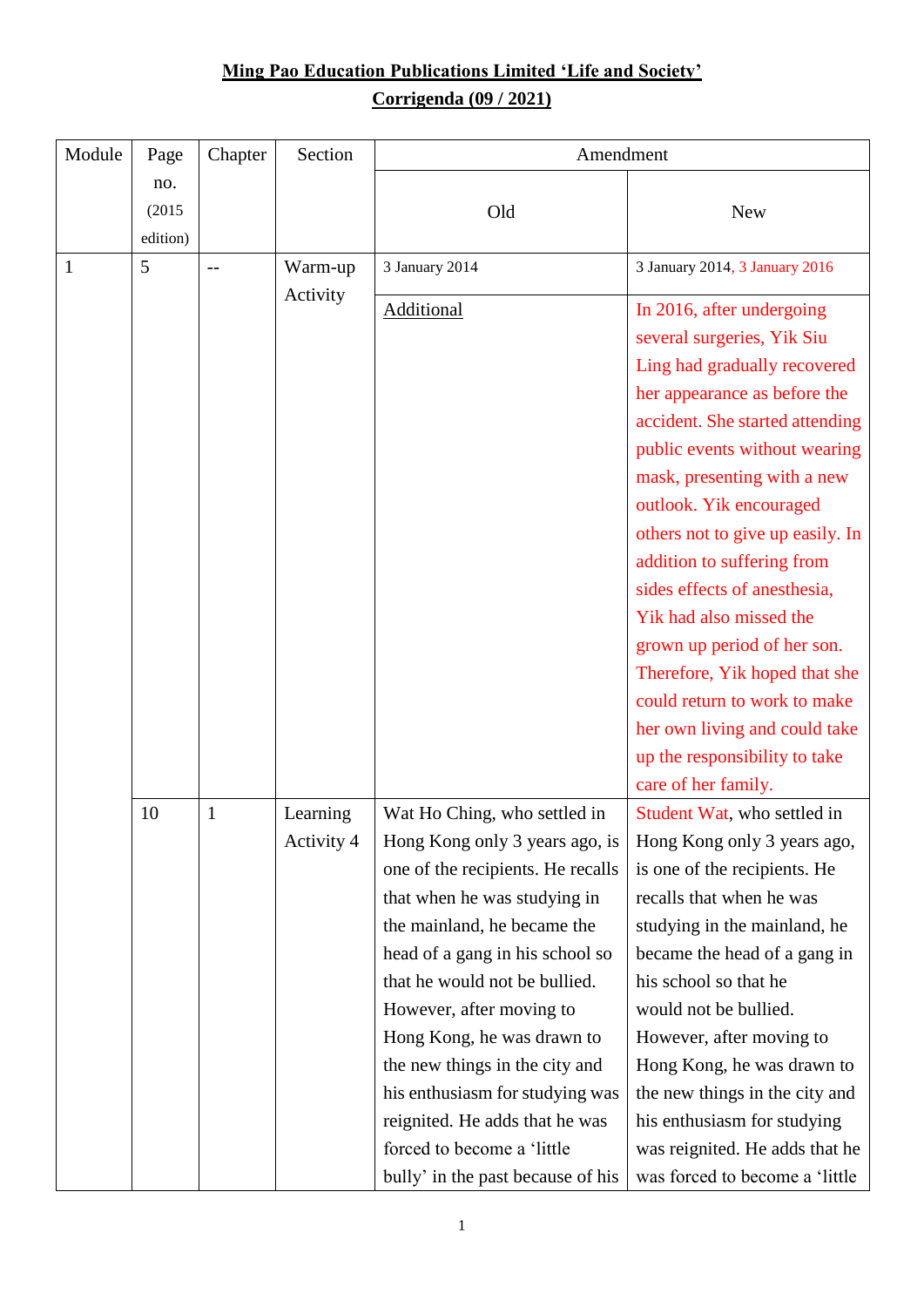|    |                |              | surroundings. Now, he will       | bully' in the past because of     |
|----|----------------|--------------|----------------------------------|-----------------------------------|
|    |                |              | cherish the opportunity to go to | his surroundings. Now,            |
|    |                |              | the US and study hard. He likes  | he will cherish the               |
|    |                |              | watching documentaries about     | opportunity to go to the US       |
|    |                |              | animals and wants to become a    | and study hard. He likes          |
|    |                |              | biologist.                       | watching                          |
|    |                |              |                                  | documentaries about animals       |
|    |                |              | Another recipient, Tsang Ka      | and wants to become a             |
|    |                |              | Ling, comes from a               | biologist.                        |
|    |                |              | single-parent family. She said   |                                   |
|    |                |              | she had been finding herself a   | Another recipient, Student        |
|    |                |              | 'subsidiary' in the past,        | Tsang, comes from a               |
|    |                |              | the reason of her birth being to | single-parent family. She said    |
|    |                |              | accompany her elder brother.     | she had been finding herself a    |
|    |                |              | She confessed she got no         | 'subsidiary' in the past,         |
|    |                |              | strengths for her mother to be   | the reason of her birth being to  |
|    |                |              | proud of, nor could she get any  | accompany her elder brother.      |
|    |                |              | outstanding result. Her teacher  | She confessed she got no          |
|    |                |              | did not even remember her        | strengths for her mother to be    |
|    |                |              |                                  |                                   |
|    |                |              | name after the whole             | proud of, nor could she           |
|    |                |              | semester. The award does not     | get any outstanding result.       |
|    |                |              | only change the views of         | Her teacher did not               |
|    |                |              | her mother towards her, she      | even remember her name after      |
|    |                |              | also found out it is true that   | the whole semester. The           |
|    |                |              | 'everyone has an inborn talent'. | award does not only change        |
|    |                |              |                                  | the views of her mother           |
|    |                |              |                                  | towards her, she also found       |
|    |                |              |                                  | out it is true that 'everyone     |
|    |                |              |                                  | has an inborn talent'.            |
|    |                |              | 1. Based on the information,     | 1. Based on the information,      |
|    |                |              | what experience did Wat Ho       | what experience did Wat and       |
|    |                |              | Ching and Tsang Ka Ling          | Tsang have? [Understand]          |
|    |                |              | [Understand]<br>have?            |                                   |
| 16 | $\overline{2}$ | <b>Think</b> | As the new Chief Secretary for   | 'The Cycling Goddess of           |
|    |                | About It     | Administration, Lam Cheng        | Lower Ngau Tau Kok Estate'        |
|    |                |              | Yuet Ngor has answered           | Sarah Lee Wai Sze was             |
|    |                |              | questions smoothly and           | interviewed before the Rio        |
|    |                |              | energetically during the         | <b>Olympic Games. She frankly</b> |
|    |                |              |                                  | told that she could now handle    |
|    |                |              | press conference introducing     |                                   |
|    |                |              | the new administration. She has  | pressure calmly. Lee added        |
|    |                |              | outshone all other ministers and | that self-confidence was the      |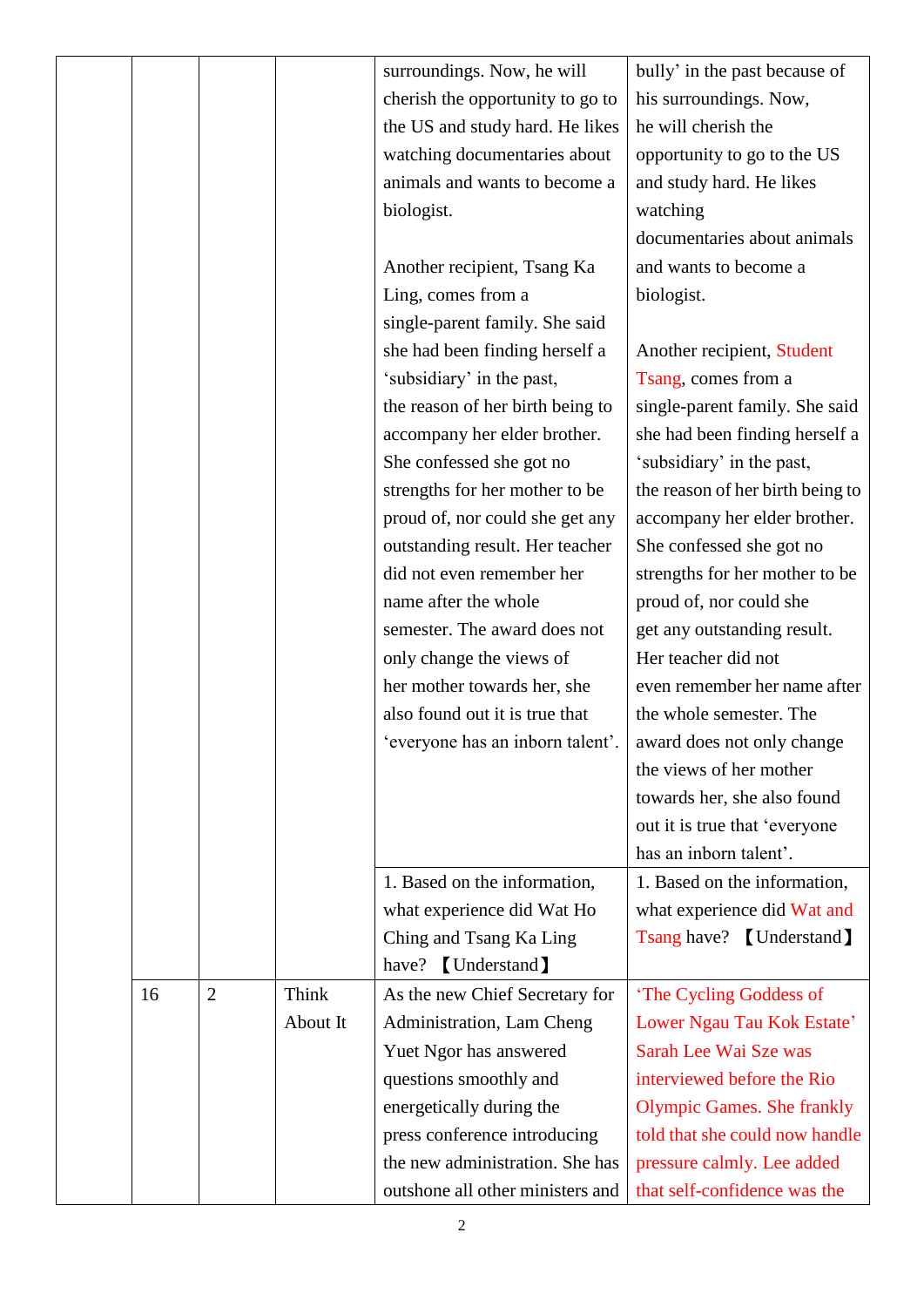|    |                |           | secretaries with her confidence     | most important thing in sports    |
|----|----------------|-----------|-------------------------------------|-----------------------------------|
|    |                |           | and charisma. However,              | field. With whole-hearted         |
|    |                |           | she has stressed during             | practises, there would be no      |
|    |                |           | interviews with                     | more worries about below-bar      |
|    |                |           | television stations that she must   | performance during                |
|    |                |           | shake off her image as              | competitions. She emphasised      |
|    |                |           | being 'strong', that she must       | that one need to be confident     |
|    |                |           | join the public and be a Chief      | and believe in themselves, to     |
|    |                |           | Secretary that pays close           | better themselves for             |
|    |                |           | attention to the public's needs.    | achieving victories.              |
|    |                |           |                                     |                                   |
|    |                |           | Summary of local news in 2007, 2012 | Summary of local news in 2007 and |
|    |                |           |                                     | 2016                              |
|    |                |           | I want to be as successful as       | I want to be as successful as     |
|    |                |           | Lam Cheng Yuet Ngor and             | Sarah Lee and Andy Lau!           |
|    |                |           | Andy Lau!                           |                                   |
|    |                |           | Do you think Lam Cheng Yuet         | Do you think Sarah Lee and        |
|    |                |           | Ngor and Andy Lau                   | Andy Lau are confident?           |
|    |                |           | are confident? Why?                 | Why?                              |
| 26 | $\overline{2}$ | Focus of  | Fig. 2.6                            | Fig. 2.6                          |
|    |                | Learning  | 1 September 2014                    | 1 September 2014                  |
| 35 | 3              | Challenge | Ivy Yu Lee Yuk, education           | Ivy Yu Lee Yuk, former            |
|    |                |           | officer of The Mental Health        | education officer of the          |
|    |                |           | Association of Hong Kong            | Mental Health Association of      |
|    |                |           | and registered social worker,       | Hong Kong and registered          |
|    |                |           | stated that much of adolescents'    | social worker, stated that        |
|    |                |           | emotional distress comes            | much of adolescents'              |
|    |                |           | from academic performance           | emotional distress comes          |
|    |                |           | (like poor results, too much        | from academic performance         |
|    |                |           | expectation of oneself),            | (like poor results, too much      |
|    |                |           | relations with family (like         | expectation of oneself),          |
|    |                |           | parents' marriage) and peers        | relations with family (like       |
|    |                |           | (like bothering too much on         | parents' marriage) and peers      |
|    |                |           | friends' opinions                   | (like bothering too much on       |
|    |                |           | towards oneself).                   | friends' opinions                 |
|    |                |           |                                     | towards oneself).                 |
| 38 | 3              | Focus of  | 3.3                                 | 3.3                               |
|    |                | Learning  | <b>Additional</b>                   | (4) Get rid of shame              |
|    |                |           |                                     | Getting to know your              |
|    |                |           |                                     | weaknesses and                    |
|    |                |           |                                     | appreciate your                   |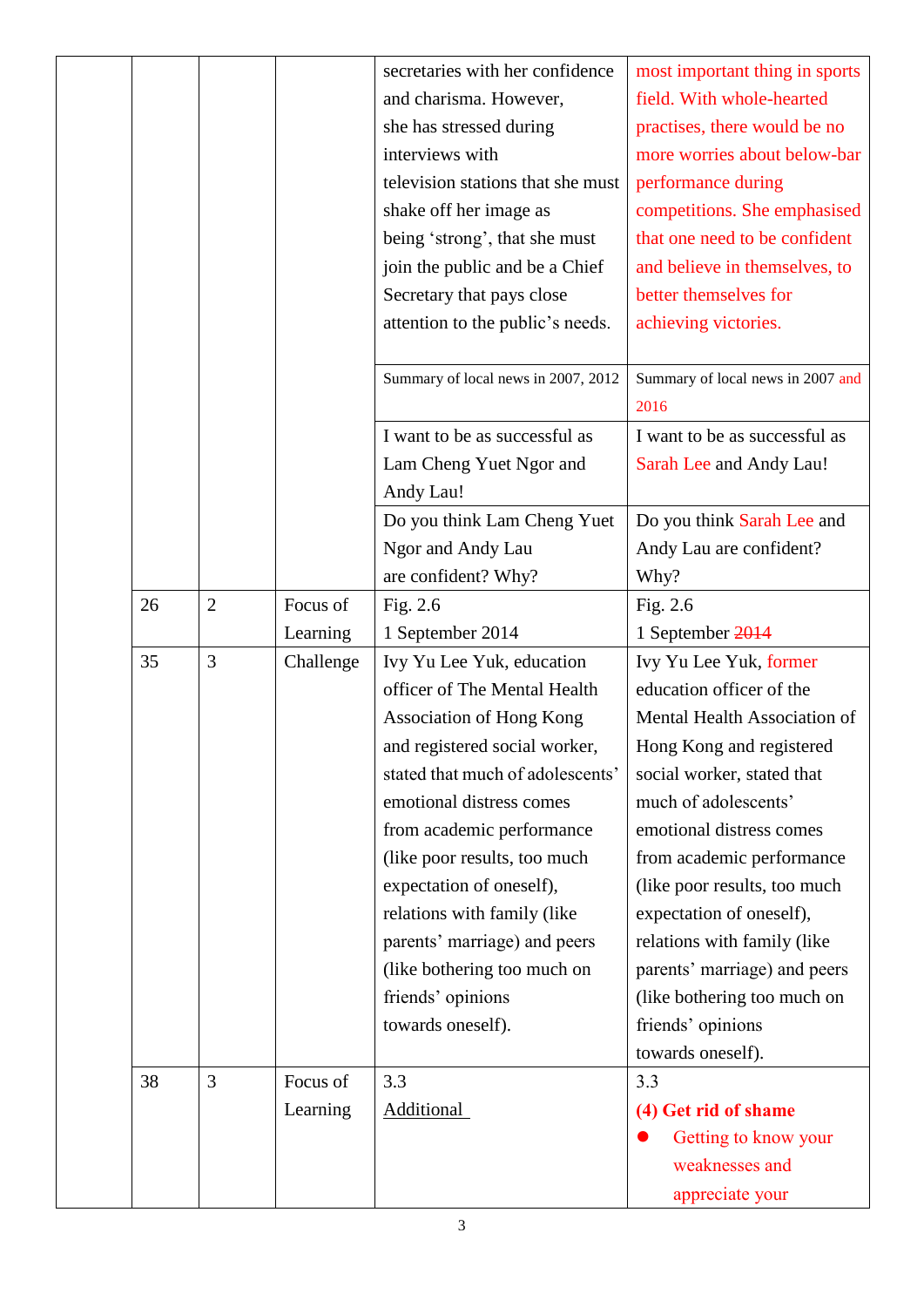|    |   |         |                                                                                                                                                                                                               | strengths, try to be proud<br>of yourself.<br>Do not give up easily<br>when facing challenges.<br>Face your failure<br>positively and prepare<br>yourself for the future<br>challenges.<br>Learn from failure. Build<br>up self-esteem and<br>self-confidence during<br>success.                                                                                 |
|----|---|---------|---------------------------------------------------------------------------------------------------------------------------------------------------------------------------------------------------------------|------------------------------------------------------------------------------------------------------------------------------------------------------------------------------------------------------------------------------------------------------------------------------------------------------------------------------------------------------------------|
|    |   |         |                                                                                                                                                                                                               | (5) Release from guilty                                                                                                                                                                                                                                                                                                                                          |
|    |   |         |                                                                                                                                                                                                               |                                                                                                                                                                                                                                                                                                                                                                  |
|    |   |         |                                                                                                                                                                                                               | feelings<br>Confront and accept your<br>imperfectness, therefore<br>no need to overreact to<br>tiny faults.<br>Be bold to correction and<br>to bear responsibilities<br>for making mistakes, in<br>order to avoid making<br>the same mistake again.<br>Do not indulge in guilty<br>feelings. Try to cheer up<br>yourself after failure and<br>be optimistic when |
|    |   |         |                                                                                                                                                                                                               | facing the future.                                                                                                                                                                                                                                                                                                                                               |
| 38 | 3 | Summary | 5.3 steps in emotion                                                                                                                                                                                          | 5. 3 steps in emotion                                                                                                                                                                                                                                                                                                                                            |
|    |   |         | management are as follows:<br>•Know your emotions;<br>•Express your emotions<br>appropriately;<br>•Handle in mature and effective<br>ways to eliminate anger, reduce<br>sadness, relieve anxiety and<br>fear. | management are as follows:<br>•Know your emotions;<br><b>·Express your emotions</b><br>appropriately;<br>•Handle in mature and<br>effective ways to eliminate<br>anger, reduce sadness, relieve<br>anxiety and fear, get rid of<br>shame, and release from<br>guilty feelings.                                                                                   |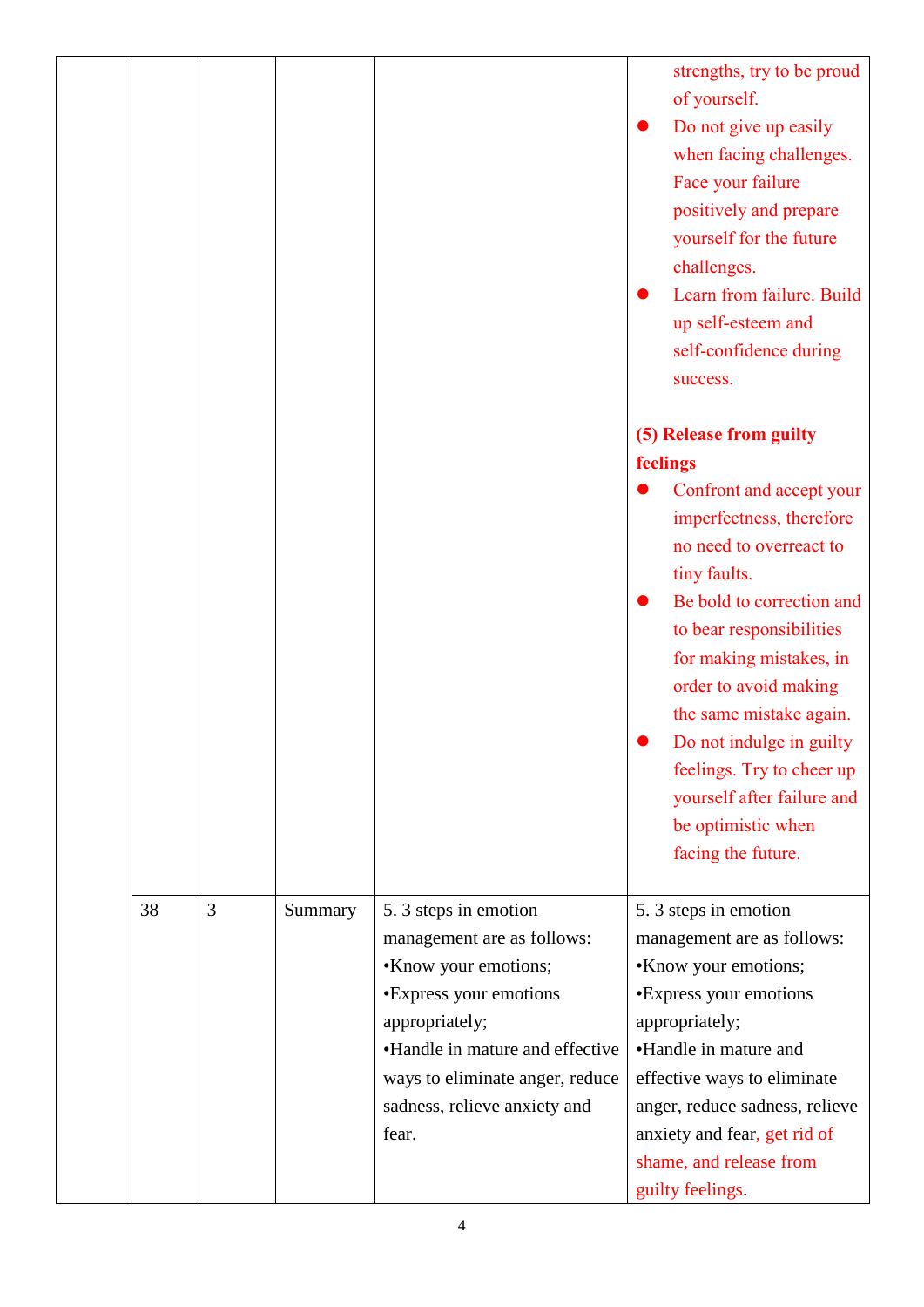| 39 | 3              | Glossary   | emotion management                                                                                                                                        | emotion management                                                                                                                               |
|----|----------------|------------|-----------------------------------------------------------------------------------------------------------------------------------------------------------|--------------------------------------------------------------------------------------------------------------------------------------------------|
|    |                |            | means to know and express<br>one's emotions appropriately<br>and to manage them in a mature<br>and effective way in order to<br>reduce anger and sadness, | means to know and express<br>one's emotions appropriately<br>and to manage them in a<br>mature and effective way in<br>order to reduce anger and |
|    |                |            | relieve anxiety and fear.                                                                                                                                 | sadness, relieve anxiety and                                                                                                                     |
|    |                |            |                                                                                                                                                           | fear, get rid of shame, and<br>release from guilty feelings.                                                                                     |
| 41 | $\overline{4}$ | Learning   | He is talented in design,                                                                                                                                 | He is talented in design,                                                                                                                        |
|    |                | Activity 2 | and though just hoping to get a<br>job without taking risks                                                                                               | and though just hoping to get<br>a job without taking risks                                                                                      |
|    |                |            | afterwards, he did not give up                                                                                                                            | afterwards, he did not give up                                                                                                                   |
|    |                |            | his dream of starting a business.                                                                                                                         | his dream of starting a                                                                                                                          |
|    |                |            | Eventually he met his mentor,                                                                                                                             | business. Eventually he met                                                                                                                      |
|    |                |            | Chocolate Rain, a brand                                                                                                                                   | his mentor, Chocolate Rain, a                                                                                                                    |
|    |                |            | designer introduced to him by                                                                                                                             | brand designer introduced to                                                                                                                     |
|    |                |            | the Hong Kong Federation of                                                                                                                               | him by the Hong Kong                                                                                                                             |
|    |                |            | Youth Groups. There he gained                                                                                                                             | Federation of Youth Groups.                                                                                                                      |
|    |                |            | the advice and vision, which                                                                                                                              | There he gained the advice                                                                                                                       |
|    |                |            | later relocated his business                                                                                                                              | and vision, which later                                                                                                                          |
|    |                |            | strategy to decorating shopping                                                                                                                           | relocated his business strategy                                                                                                                  |
|    |                |            | malls. He now runs a design                                                                                                                               | to decorating shopping malls.                                                                                                                    |
|    |                |            | kingdom with sales of over                                                                                                                                | His company is now with an                                                                                                                       |
|    |                |            | millions of dollars.                                                                                                                                      | annual turnover of more than                                                                                                                     |
|    |                |            |                                                                                                                                                           | 1 million dollars.                                                                                                                               |
| 45 | $\overline{4}$ | Learning   | You may discuss from                                                                                                                                      | You may discuss from                                                                                                                             |
|    |                | Activity 3 | the following directions:                                                                                                                                 | the following directions:                                                                                                                        |
|    |                |            | ABC Theory of Emotion                                                                                                                                     | ABC Theory of Emotion                                                                                                                            |
|    |                |            | (see p.33 for details),                                                                                                                                   | (see p.33 for details),                                                                                                                          |
|    |                |            | emotion management (see                                                                                                                                   | emotion management (see                                                                                                                          |
|    |                |            | $p.36 - 37$ for details) and                                                                                                                              | $p.36 - 38$ for details) and                                                                                                                     |
|    |                |            | establishing self-confidence.                                                                                                                             | establishing self-confidence.                                                                                                                    |